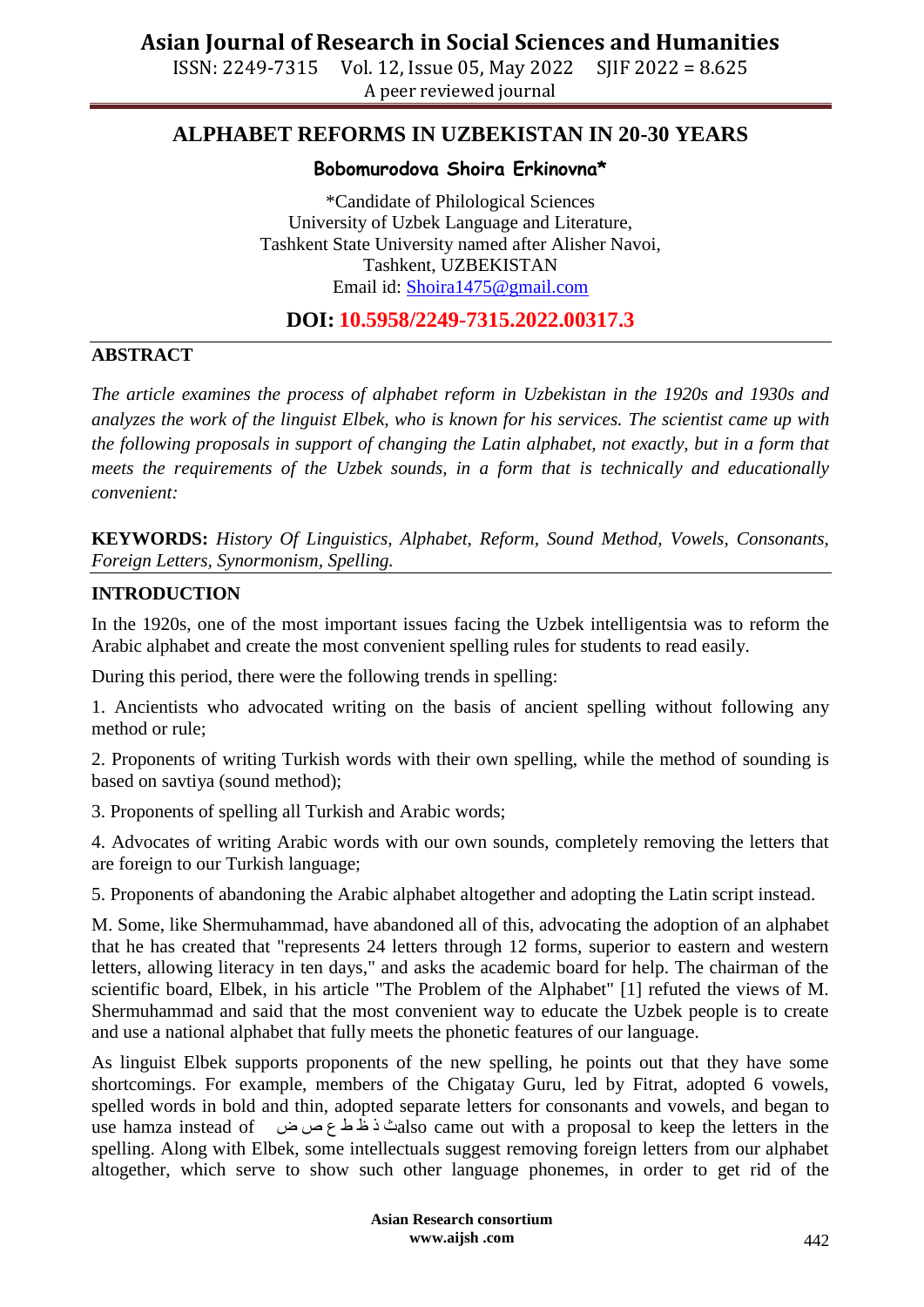## **Asian Journal of Research in Social Sciences and Humanities**

ISSN: 2249-7315 Vol. 12, Issue 05, May 2022 SJIF 2022 = 8.625 A peer reviewed journal

redundancy and make it easier for students. At the 1921 spelling congress, this proposal was supported by Eshonbek and A. Avloni, who said that "the number of letters should be 23, the lengths should be 6, and foreign words that have entered our language should be written in our own letters." [2] the decision was made. However, A.Zahiri, M.Qori, Azizi, Sayidali opposed this decision with their teeth. Even after the convention, they wrote in their own known spellings and continued the discussion. In 1923, at the Tashkent meeting of Uzbek educators and cultural workers, a board was formed consisting of M. Qori, Sh. Rahimi, Sh. Ehson, Elbek. .. foreign words are written with distortions, except for all Arabic sentences and sacred words. "

No matter how many times it was reformed, the intellectuals, realizing that it was very difficult to form a perfect Uzbek script on the basis of the Arabic alphabet, which entered the 12th century ago, solved these problems in 1926 with the transition to the Latin alphabet. Elbek, who was appointed secretary of the Central Committee of the New Alphabet, also contributed to the development of spelling rules for the new Uzbek script.

The scientist came up with the following proposals in support of changing the Latin alphabet, not exactly, but in a form that meets the requirements of the Uzbek sounds, in a form that is technically and educationally convenient:

"1. Dotted letters like j, i are technically useless. Therefore, instead of j, it is necessary to take u (this sign was removed from the alphabet as a thin vowel) and take i in the form I without a dot.

2. Replace C with  $Z$  from the hinged letters. Because sliding  $Z$  is a sound that we rarely use, it is not possible to get a separate letter. The function of  $C$  and  $Z$  can be loaded with the letter  $Z$ .

3. The letters h and x are not used to varying degrees in our language, on the other hand, the letter x is read as ks in many nations. Therefore, it is necessary to drop this letter and assign its function to h "[4].

In this 3rd proposition, Elbek also took into account the interlinguistic proximity in attaching the sound to the letter.

The problem of marking vowels. At a time when efforts to reform the letters were in full swing in Tatarstan in 1895-1915, there were different views among Tatar linguists on the definition of vowels, all of which were related to synharmonism. Linguists, who interpreted the thickness and thinness of a language as related to the vowels in the word structure, identified eight vowels (ạ w w y h w w y ) consisting of thick and thin pairs . O. Ibragimov and his supporters, who explained the phenomenon of synharmonism by linking it to some vowels (ạ h) and mainly to consonants , first adopted five (a h ww  $\underline{y}$ ), then six vowels, including short  $\underline{y}$ . The Tatar script based on these six vowels became popular in 1918 under the name of middle orthography , and Uzbek linguists Elbek and Fitrat based on this orthography in 1919 determined six vowels for the Uzbek script (ạ h ww y̱ y̱ ).

When the question of vowel designation was raised at the 1921 Congress of Languages and Spelling, S. Majidi and A. Zahiri opposed the six vowels and argued that the present vowels i and e should be marked with a single letter  $(y)$  because the meaning is not distorted by the absence of e. on the basis of five votes in favor, but the congress passed six votes in favor with 14 votes against 7.

At the same time as the transition to the Latin script began in 1926, the nine flours based on synharmonism were adopted by Uzbek linguists, along with all Turkic republics.

Although Elbek, who conducts research on vowels, prefers to take nine vowels, he writes that when the features of our language are well examined, they are also few. Scholar a, a, o, o, u, u, i, i, e see except for the vowels, ata, ana, for the first syllable "a" (this corresponds to "o" in Cyrillic); dana, alim, for the long "a" in Tahir's words; knowledge, for the short "i" in the first syllable of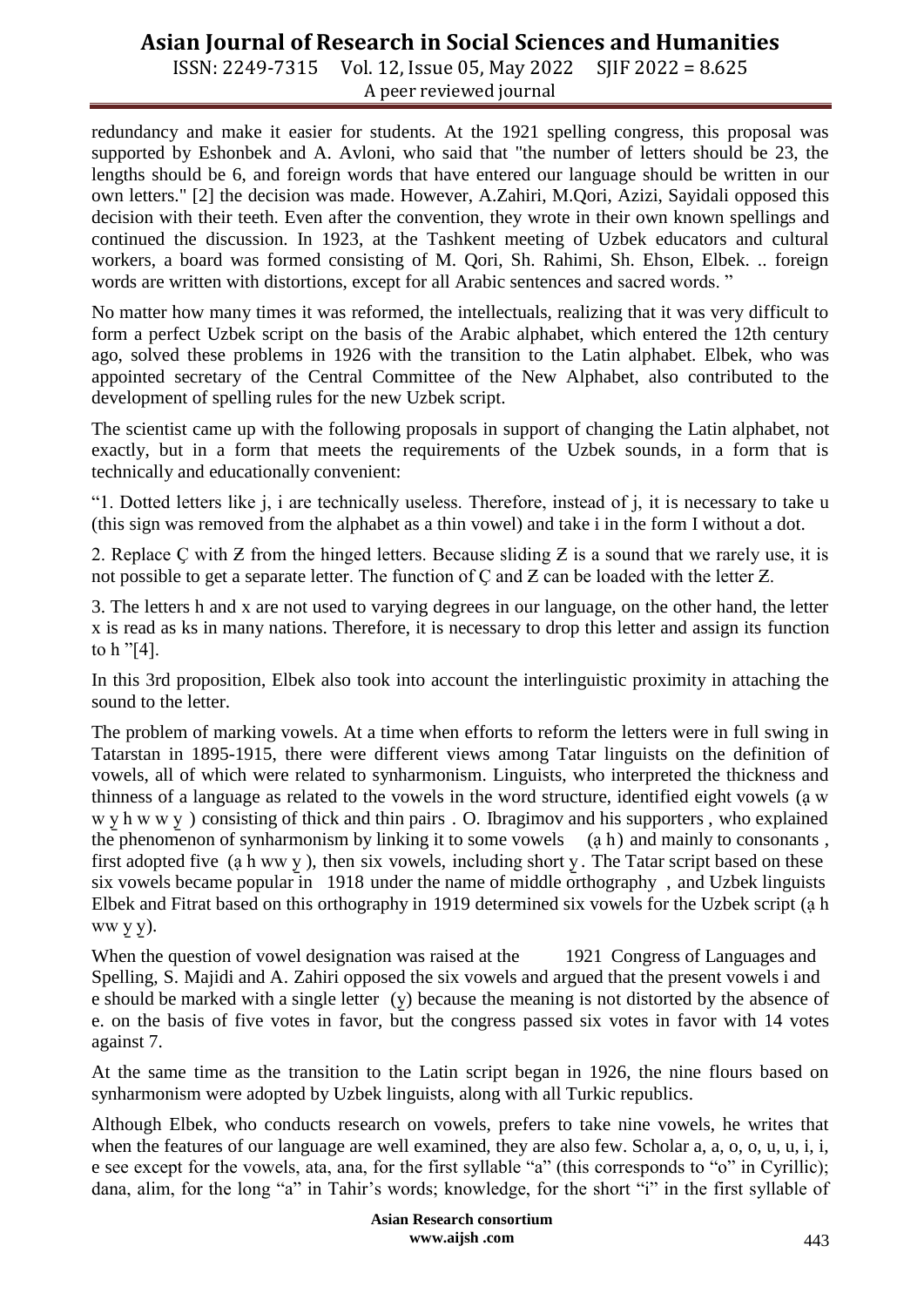## **Asian Journal of Research in Social Sciences and Humanities**

ISSN: 2249-7315 Vol. 12, Issue 05, May 2022 SJIF 2022 = 8.625 A peer reviewed journal

the language words; sijla says that it is necessary to set separate vowels for the diphthongs -ij, -uv in water words (supporters of the "tenth" of Tatar linguists considered the diphthongs -uv and -iy as vowels and set separate letters for them. Elbek followed them and listed these sounds as vowels). Elbek prefers to initially mark 14 vowels for Uzbek writing, while in another place he indicates their number as 16. This is because Elbek does not differentiate between phoneme and sound options. He thinks that in order for our writing to be perfect, we need to assign a separate letter to each sound we hear. In the 1930s, such a view was present in most of our linguists. For example, Ghazi Alim in his article "Sounds of the Uzbek language" [5, p.

E.D.Polivanov. Botu and Yo.Omonlar emphasize the need to define 6 vowels for the Uzbek language, which consists of synharmonic and nosynamonistic dialects. Even Fitrat, in his article "On the Occasion of the Spelling Conference" [6], at one time pointed out that the 9 lengths were detrimental to public literacy, and that it was necessary to give up this weight. However, in order not to deviate from the "Common Alphabet" and to preserve the unity of the alphabet with other Turkic languages, 9 vowels were adopted. Within a year or two, it became clear that this spelling, based on synharmonism, posed many difficulties in literacy. Realizing their mistakes, our linguists realized in 1933 the need to reduce the vowels and reform the alphabet. Elbek also realized that the phenomenon of synharmonism in our language is in a preogressive (disappearance) state, and that vowels consisting of thick and thin pairs in the common alphabet do not play such a role in our language. He said that "as the number of syllables increases, we retain some of our vocal features, but we find it difficult, and we even have to take some syllables for each syllable of a word. In order to facilitate education, Sh.

We know that in the Uzbek script based on the Arabic alphabet, which was reformed in the 20th century, the letter ạ was used to denote the bold "a" sound, the "o" sound in the modern Cyrillic alphabet, and the long "o" sound in Arabic and Persian words. H is marked as a letter representing only the soft "a" sound. Elbek, on the other hand, summarizes all these sounds and states that they should be expressed by the Latin letter a. There were the following reasons for this:

1. In the Uzbek and Arabic scripts of the Arabic and Latin alphabets, the distinction between hard and soft (a-ə) "a" sounds is preserved, and this contradiction is H. As Nematov points out [7, p. 37], it is not specific to Uzbek, it was introduced under the influence of other Turkic languages (more precisely, Tatar), so Elbek thinks that it is necessary to refrain from distinguishing hard and soft "a" in writing.

2. There was a big difference in the distribution and use of "a" and "o" in Uzbek dialects, as H. Nematov said. In order not to increase the pressure of one dialect on another, the Elbeks did not adopt a special character for the half-lip "o" sound. Ammo E.D. Polivanov, B.Koriev Yo.Omonovs supported not 6, but 6 vowels based on the Tashkent dialect, one of the main basic dialects of the Uzbek literary language [8, p. 38]. In January 1934, at the Congress of Spelling and Terminology, it was decided to keep the letters "ə" and "a" as separate vowels in some places, that is, in words that become syllables, because the sounds "ə" and "a" played a role in meaning. In 1940, when the Uzbek people switched from the Latin script to the Russian script, the phoneme "o" was introduced into the Uzbek script as an independent sound, and the six-vowel rule was adopted.

### **LIST OF USED LITERATURE**

- **1.** Элбек. Aлифбо масаласи // Қизил байроқ. 1921. 20 февр.
- **2.** Тилва имло. Қурултойинингчиқорғон қарорлари. -Тошкент: Туркистон давлат нашриёти, 1922. –91 б.
- **3.** 3.Имло тўғрисида // Туркистон. 1923.1 янв.
- **4.** Элбек. Алифбемизни ихчамлаш учун // Қизил Ўзбекистон. 1933. 15 окт.